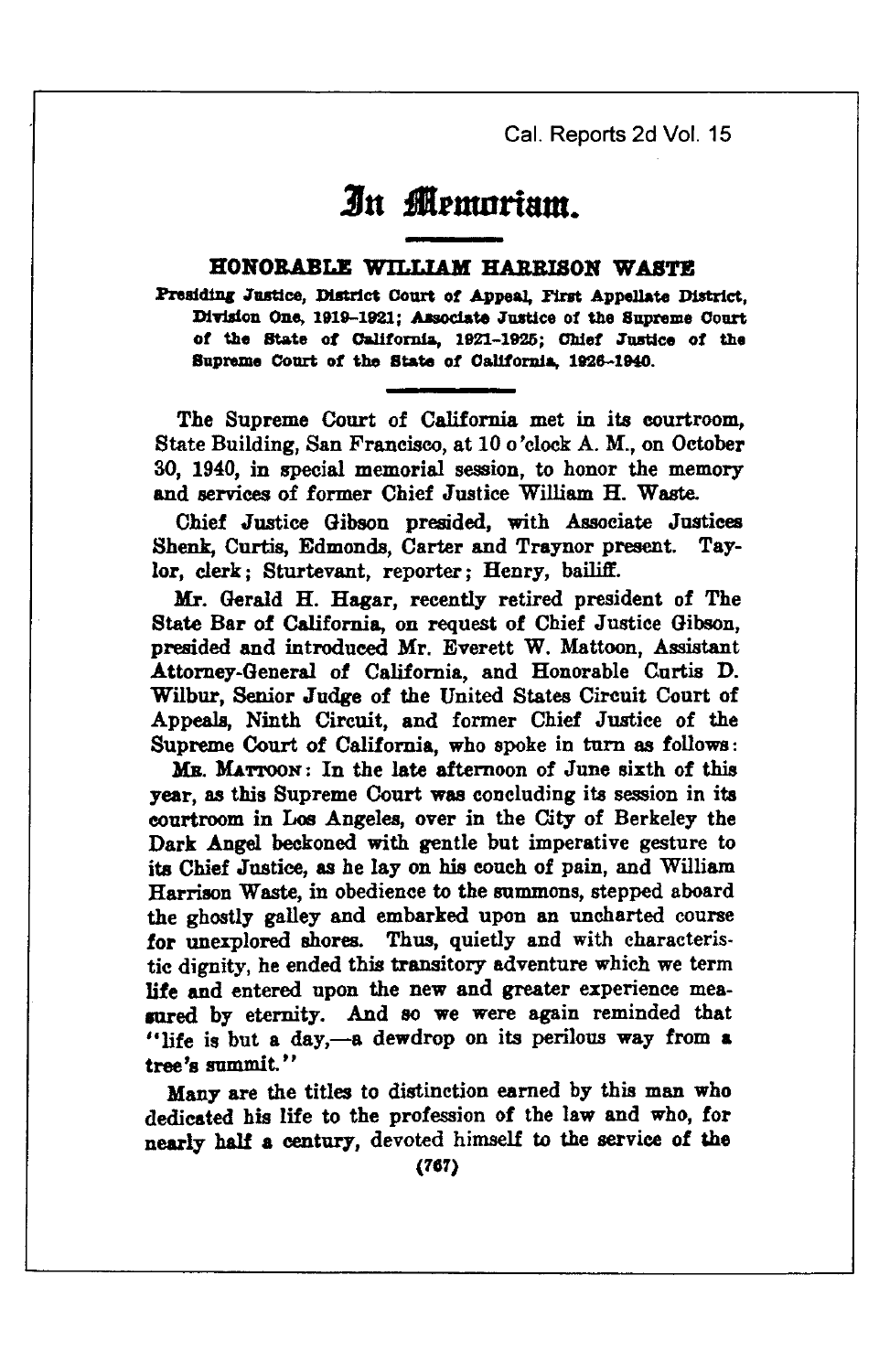citizenry of this commonwealth. Others will here relate the record of that life and its achievements; others will recount its contributions to the political progress and social advancement of the people of this State. A former Chief Justice and the present senior Justice of this tribunal will here testify to these generous contributions of the character, legal learning and devoted effort of this man, who for nearly three decades adorned this bench and for the past sixteen years so ably performed the heavy duties of Chief Justice.

It is not for me to dwell upon his legal, his literary, or his philosophical attainments. They were legion, and the books have already recorded them. The attribute I choose to emphasize is one which books cannot adequately record and which legal opinions, as such, cannot altogether reflect. This attribute is the human quality of the heart, the relationship of the man to his fellows.

His was a great heart, one prompted by a natural, sympathetic understanding and response, and tolerance in bountiful measure. It was a heart that found expression in countless thoughtful ministrations and generous benefactions. It was a heart that was guided by the loftiest of ethical convictions and spiritual faiths.-- a heart that builded a character that inspired his every act. Emerson most truly says that "character is above intellect", and the character of this man surpassed even his fine and penetrating intellect-80 that it was this, controlling all his other great endowments, that expressed the consummate beauty of his life.

His every aspiration and ambition was high, honorable and noble. His acts were characterized by a natural freedom from selfish motive or meanness of purpose. He possessed capacity for great affection and attracted others to him by reason of the sincere affection he gave to them. He prized sentiment-but he shunned sentimentality. He valued the genuine-but he scorned the counterfeit. Always moved by the most tender impulses, he was not given to outward display of emotion. His manner was mild and gentle-yet he could be stern when occasion required. His generous hand and heart were open to all. He attracted the admiration and he commanded the respect of all.

His sense of justice and right was uncompromising, yet his acts were tempered with mercy. Unyielding in his abhorrence of evil deeds, he had yet acquainted himself well with the lines: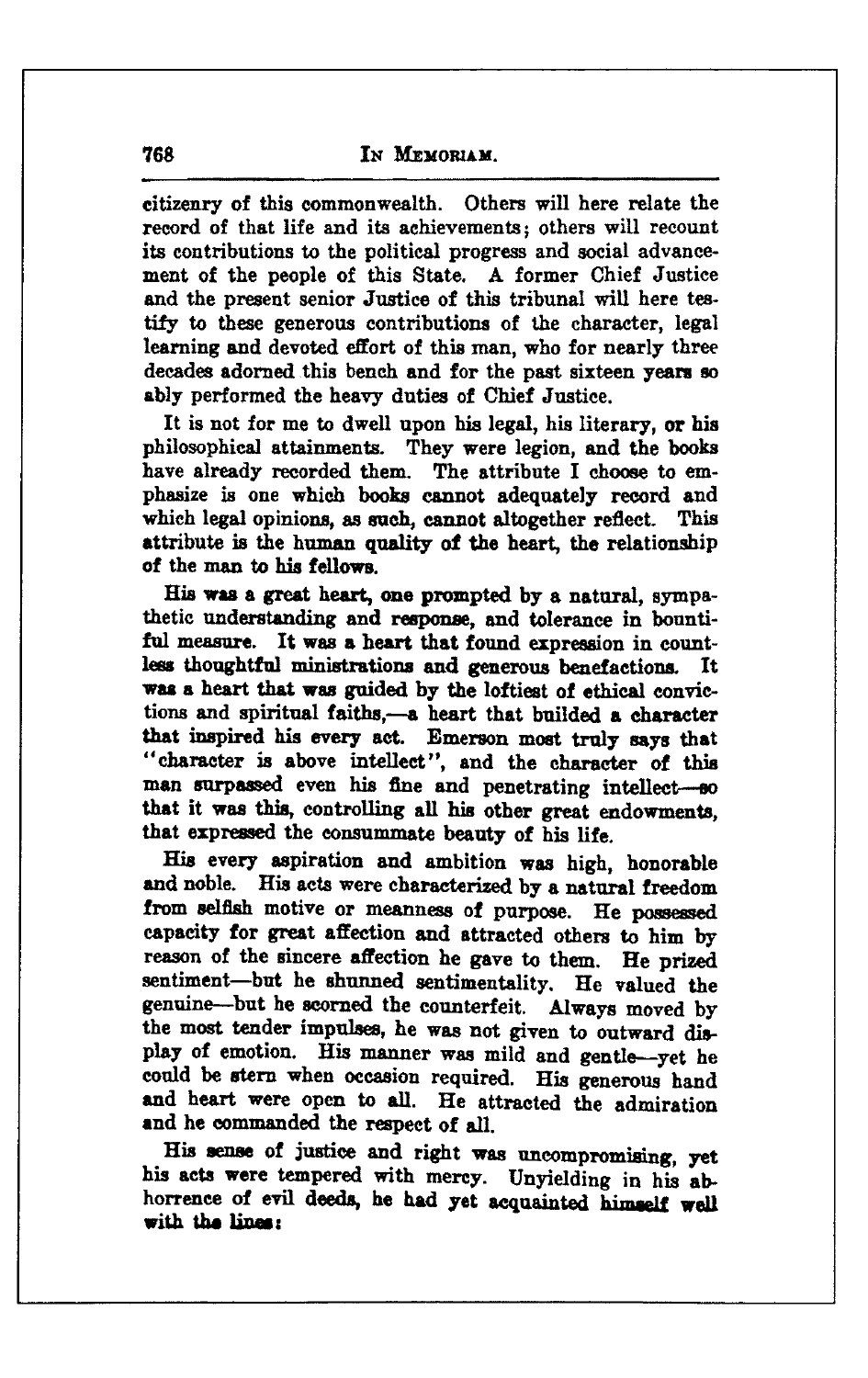## "Wilt thou draw near the nature of the Gods! Draw near them in being merciful. Sweet mercy is nobility's true badge."

He was one who could see something of good in everything and in everybody. He was one who could look down into a dirty wayside puddle and see something besides mud, who could look into the face of the most forlorn human derelict and see something besides wrongdoing, who believed that to live fully one must give of oneself without stint to others.

A man of devout faith, he was not chained to doctrine or to creed. He found good in every faith which can help a man to lay hold of divine things and see majestic meanings in life-by whatever name that faith may be called.

There was a touch of the knight of chivalry in his daily life -although he never would have admitted it. It was not visible in the mediaeval form of shining armor and dazzling tournaments—but in the never ceasing effort to help others. Perhaps this was a reflection of the teachings of the great fraternal order of Knights Templar to which he devoted so many years of his effort-an order whose banner bears the legend "Unsullied honor, unwearied zeal in a brother's cause. and universal benevolence"

In his relationship with his fellows he represented the antithesis of recluse. He loved companionship with othersand active participation with them. His thought and effort found constant expression in the development of instrumentalities beneficial to those about him. A public library for those denied advantages for intellectual improvement, a community church to better afford the opportunity for public worship, a Young Men's Christian Association to develop youth in an atmosphere of physical, mental and spiritual uplift, an educational loan foundation to avail deserving college students of the facilities for completing their educationthese were his avenues of expression, these his contributions to those about him.

His interest in youth was such that never to the time of his last illness did he relinquish his contact or relax his activity in their behalf. In this relationship he was what has been aptly termed "invincibly young". His constant, irre- $15 \text{ G.} (34) - 25$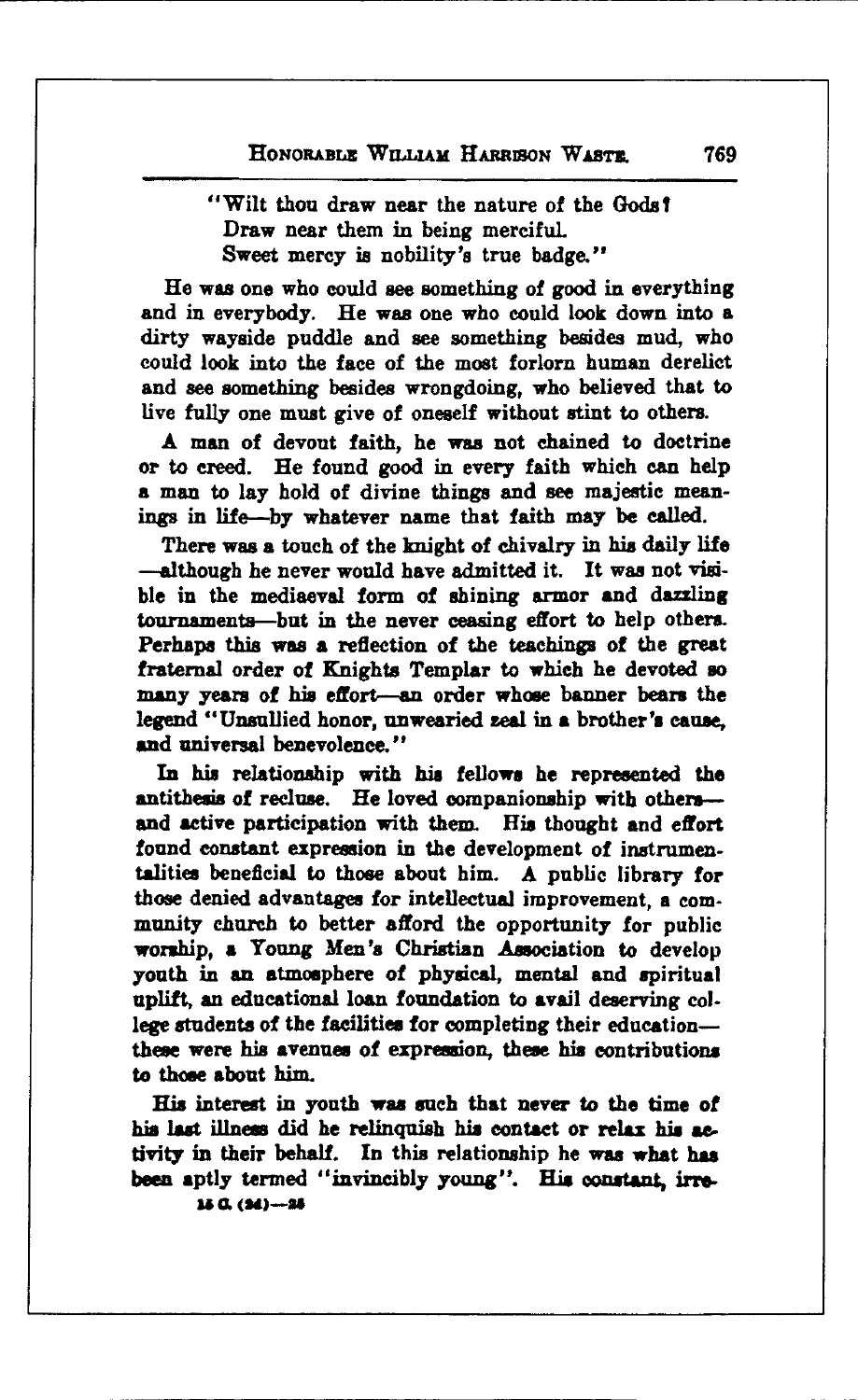pressible endeavors were continuously exerted to elevate the tone of youth's mind, and to inspire it to worthy ambition.

Others will tell of his achievements as a jurist. The contribution he made to this court's solution of its many grave problems, his recorded wisdom in his decisions, require no elaboration from me. To many of us his outstanding contribution to the work of this tribunal was the wise counsel and steady direction which he afforded it. His was the rare capacity to lead rather than to drive, to guide rather than to force. With him there was no compromise with truth and right. To him expediency, appeasement and propitiation were not acceptable terms. For him the eternal principles of truth and justice, than which he held no virtues more truly great or God-like, were the beacon lights which ever pointed his course. While not regarding himself inexorably bound by the fetters of precedent as such, he did consider himself firmly dedicated to the preservation of the sacred liberties vouchsafed by our inspired charters. His clear concept of legal, ethical and political standards was such that he was spared much of the confusion and bewilderment attending the solution of many problems. As has been so well said of another great American jurist, he could be aptly described as "serenely dwelling above the discordant sound of passing shibboleths—refusing to harken to the murmur of the moment."

He was intensely American, and possessed a patriotic fervor which overshadowed all other considerations when fundamental questions of loyalty presented themselves. He also possessed those qualities of courage, independence and fortitude so essential to strength of leadership.

Perhaps the most dominant attribute of William H. Waste was his unfaltering faith. It evidenced itself in his consideration of every problem. It asserted itself in his entire outlook upon life and its meanings. He was far from complacent or resigned in his contemplation of the disturbing course of human events. He shuddered, as do many others, for the future of what we apologetically term civilization-but he was able to cast his vision beyond the confusion and the turmoil of shifting moods. He was able to place his faithas was the great jurist and philosopher, Holmes,-in the Director of "a universe not made with hands, a universe not measured by our fears,-a universe that has thought and more than thought inside of it" and so to find that "beyond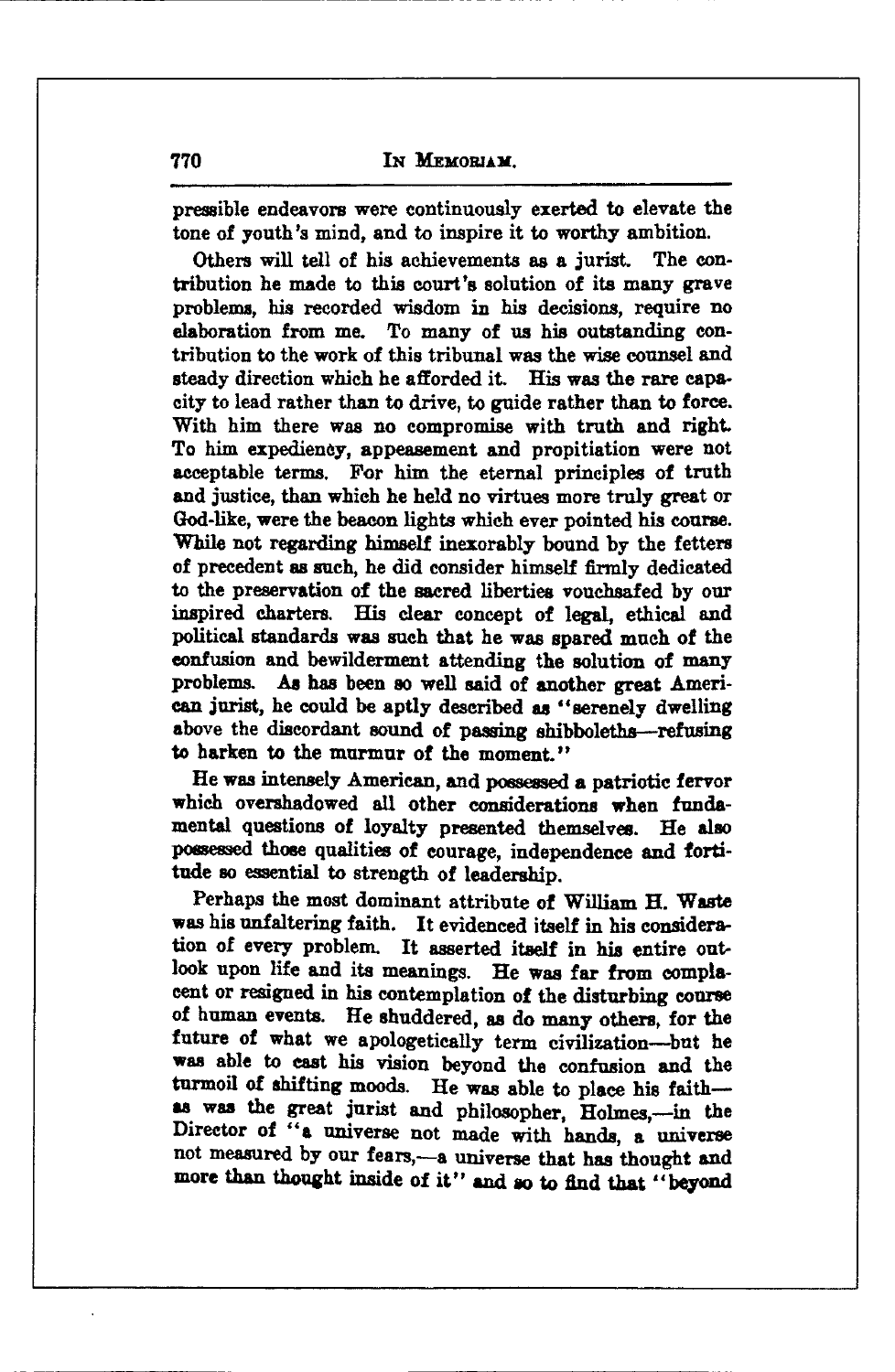the vision of battling races and an impoverished earth there comes a dreaming glimpse of peace." It was his serene and abiding faith in the ultimate triumph of right which sustained him ever. and-so he said-must sustain all others.

He went from us in the manner of his choosing, active almost to the last, never estranged from the pulse of affairs or the rhythm of life-glad to live but not afraid to die: strong in mind, stout in heart and great in spirit.

The physical presence of Chief Justice Waste no longer graces this Bench, yet there will linger long the enduring and endearing fragrance of his life and character-while out by the eternal sea, on another and far distant shore, other grateful souls will enjoy the same wise counsel and kindly ministrations of his leadership.

> "O strong soul, by what shore Dost thou now tarry? Somewhere, surely, afar In the sounding labor-house vast Of being, is practiced that strength-Zealous, beneficent, firm!"

He has gone to join another great company of leaders. It is left to us to rejoice that it was ours to share the blessing and the inspiration of his life and to cherish the memory of one whose greatness of mind and heart and spirit exalted him to the eminence of that high fellowship

> "Constant as the Northern Star Of whose true, fixed and lasting quality There is no fellow in the firmament."

JUDGE WILBUR: The Chief Justice of this Court-Chief Justice William Harrison Waste, passed away recently, and we are here to pay tribute to his memory and take some account of his character, his ability, and his public duties.

I had the pleasure of sitting with Justice Waste for almost three years on this bench, and as a Justice of this court I had theretofore had occasion to review his decisions, both as a Superior Court Judge and as Presiding Justice of the First Division of the First District Court of Appeal. For this reason, no doubt, I have been asked by The State Bar Association to join with others here to call attention briefly and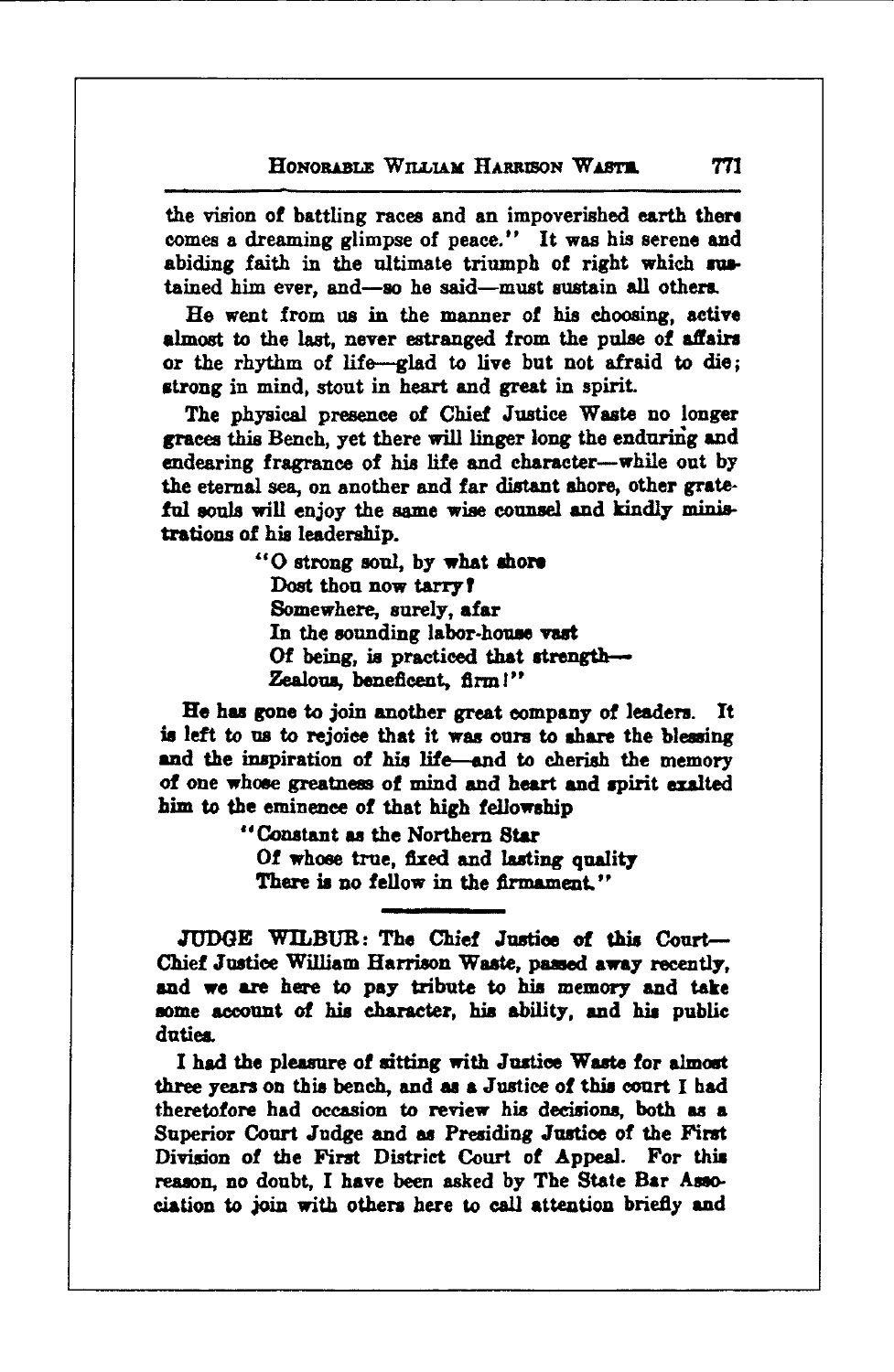partially, as it must be, to our conception of Chief Justice Waste.

One difficulty in appraising the life of Judge Waste is in the manifold activities in which he engaged. We strike gold wherever we explore his record. These golden deposits, wherever found, are connected by the golden thread of his supreme faith in God and man, and his humble estimate of himself and his great and consecrated ambition to serve his fellowman worthily.

In order to estimate the character of the work of a judge, some attention must be given to his preparation for the work, his education and training.

Judge Waste came to the position which he held for 14 years with the background of four years' work as an associate justice of this court, with over a vear's experience as the Presiding Justice of the First Division of the First District Court of Appeal, with 14 years in the Superior Court of Alameda County, four years' work as a State legislator, and 11 years as a private practitioner of the law, and back of that the training of the public schools, the State University and the Hastings College of Law. He thus had experience as a legislator, a lawyer, and as a judge in the practical application of the law to the affairs of men

Without belittling in any way one who comes to this high bench from the active practice of the law, it can justly be said that the opinion and influence of one who has actually confronted the courtroom problems of a trial judge is an invaluable asset to the court. Every active lawyer is in a daily process of education, as is everyone practicing any profession. But a judge, while the master in the courtroom, is in fact the pupil therein. The lawyers on each side are presenting the matured results of their research to educate the judge. That he has two tutors pulling in opposite directions should sharpen the wit and understanding of the judge and drive him to the study of the authorities. Here it may be said that many laymen look askance at the use of precedents because they do not realize that precedents represent the impartial judgment of other wise and impartial men who have considered the same or analogous problems in the past. Moreover, where they have become accepted by the business world or by those actively concerned, to change the decision or reverse the precedent, is in practical effect to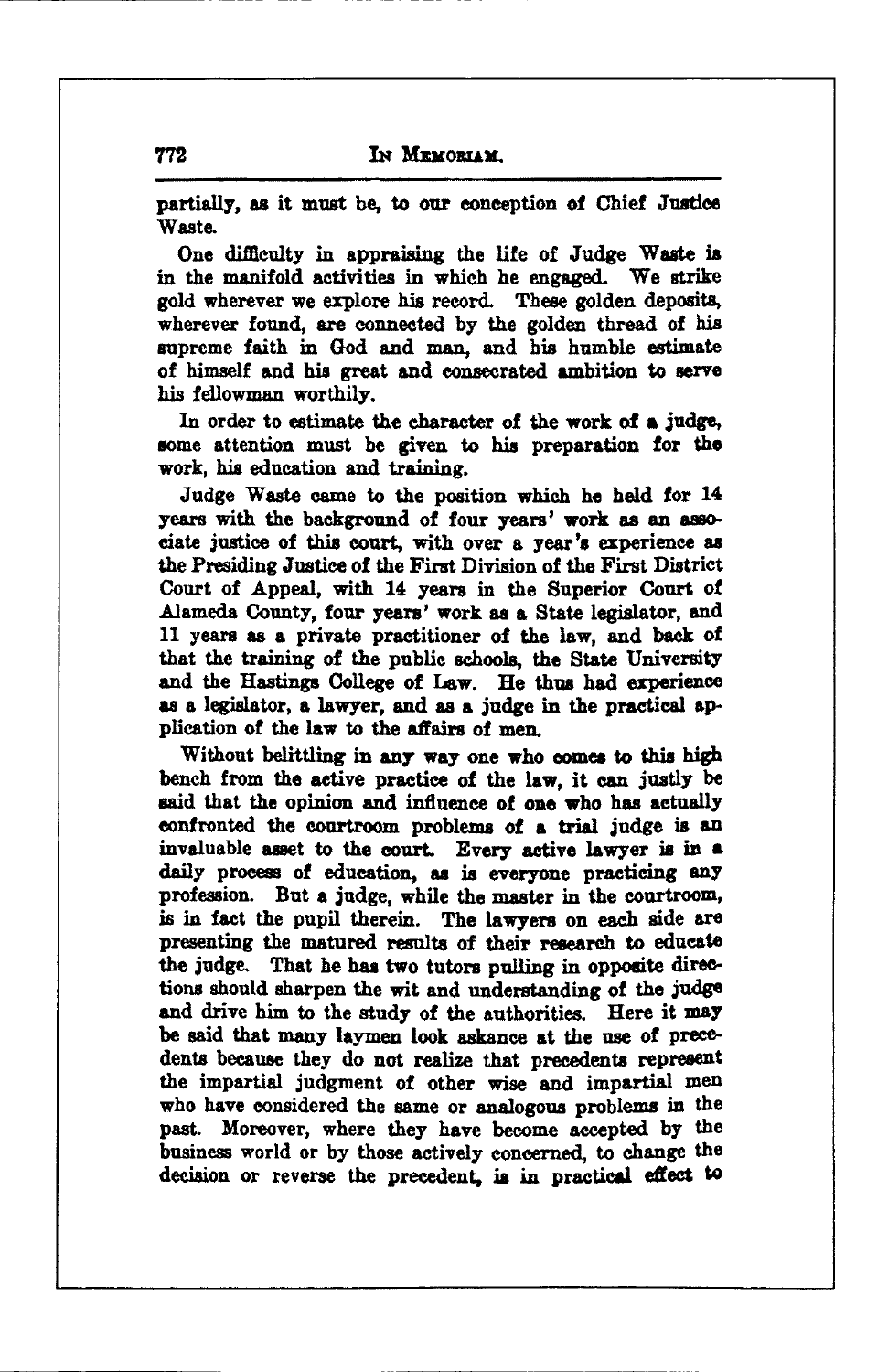change the law. I would add a further word as to the work of a judge.

Few persons, indeed few lawyers, realize the scope or difficulty of the work of a court of general jurisdiction. Most lawyers become in some sense, and for various reasons, specialists in some branch or branches of the law. The judge of that court may be called to pass upon every type of case within the broad jurisdiction of the court. The work of a judge cannot be measured by the number of cases he decides. The variety of the cases and the number of problems in each case, and the research required in each case, more justly measure the work of the judge.

It is manifest, therefore, that 14 years on a misi prius court is a most valuable training in the various branches of the law which might not come within the scope of his practice as a lawyer. The work is not only diversified but of great volume. United States District Judge Jenney, after three years on the bench, recently expressed the idea by stating that as a lawyer for 25 years he had worked as hard as any lawyer in the United States he thought, but that on the bench he found that he had to work much harder and that all the judges on his court did also. Chief Justice Waste was a diligent worker.

Before leaving the subject of Judge Waste's preparation for the work of Chief Justice. I must call attention to his work in the Assembly of the State Legislature, to which he was elected in 1902 and 1904, by an overwhelming vote. It is worthy of note that Justice Houser, of this court, was a member of the Assembly and co-worker with Judge Waste. A careful study of the California statutes of 1903 and 1905 and a review of the Journals of the Assembly of these two Legislatures will make it evident that there were there and then laid the foundations of the revolutionary political changes which six years later were more fully developed and are still in process of development.

Let us note some of the laws passed by the Legislature in 1903 and 1905: Laws were passed establishing the juvenile courts in every county of the State, applicable to children under 16, one of the first juvenile court laws in the United States, and the first, I believe, of universal application throughout the State. Adult probation for offenders was first established in California by the Legislature of 1903.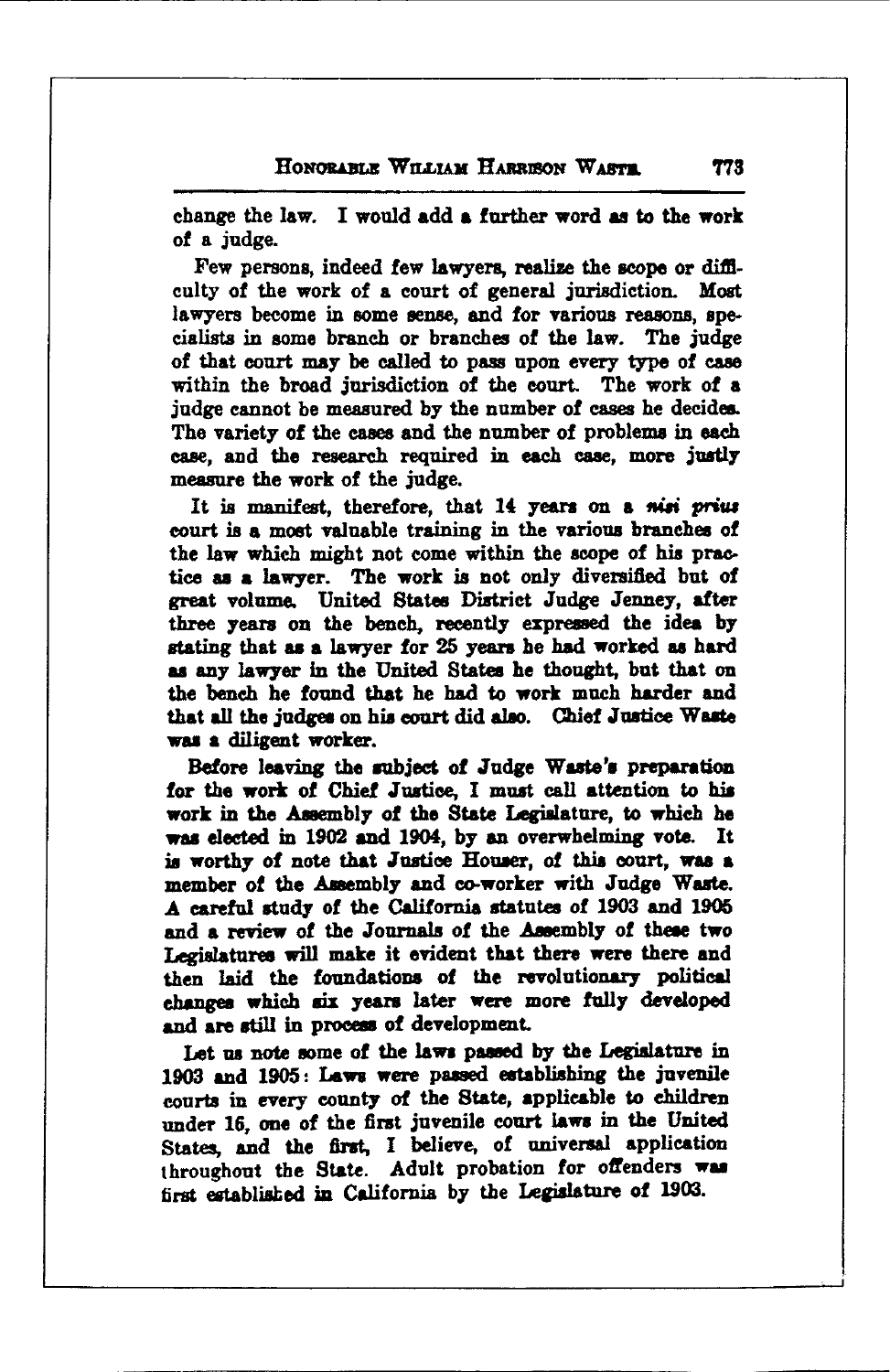In 1903 the law was amended so as to put party primaries under the protection of the law. (Political Code, Sec. 1359.) A law was enacted preventing the sale of liquor in the vicinity of public schools. Assemblyman Waste introduced and secured the passage of a law for a dormitory building at the University of California. In 1905 we find a child labor law, and a compulsory education law. The records of the Assembly of 1903 and 1905 surprise one with the activities and the success of Assemblyman Waste.

But in other fields Judge Waste was preparing for his future work. That is, in the Christian standard of morals and service which he not only adopted and practiced, but which he endeavored to get others to adopt. In church and Sunday school he was active for years, only giving up this work 10 or 12 years ago.

He was for 36 years president of the Berkeley Y. M. C. A.

He was also active in the Masonic fraternity and was so devoted to its work that he was advanced to the highest office of Knights Templar of the State.

No just estimate of Judge Waste can be made without taking into account his frank and devoted adherence to the teaching of Jesus Christ and his acknowledged obligation to follow the Divine Leader as best he could at all times and under all circumstances. He was determined to win in life. if he won at all, as an avowed Christian. The public accepted Judge Waste as a sincere Christian and registered approval again and again of his Christian character.

Judge Waste was educated in the school of politics. As he advanced from a small assembly district to a great county and then to a great judicial district, and at last to the whole State, he registered success in party primaries, party conventions, and general elections; later, in nonpartisan elections, and still later as a candidate to be approved or rejected on his own merits. Successful political life has a profound influence on a man's habits and his career. It may cause degeneration, or it may be a great influence promoting tolerance, promoting an interest in others and a study of their points of view, and an enlarged view of service and of brotherhood. Judge Waste was helped and not hurt by politics. He was uniformly courteous and kind and when sorely tried he held his spirit well in hand.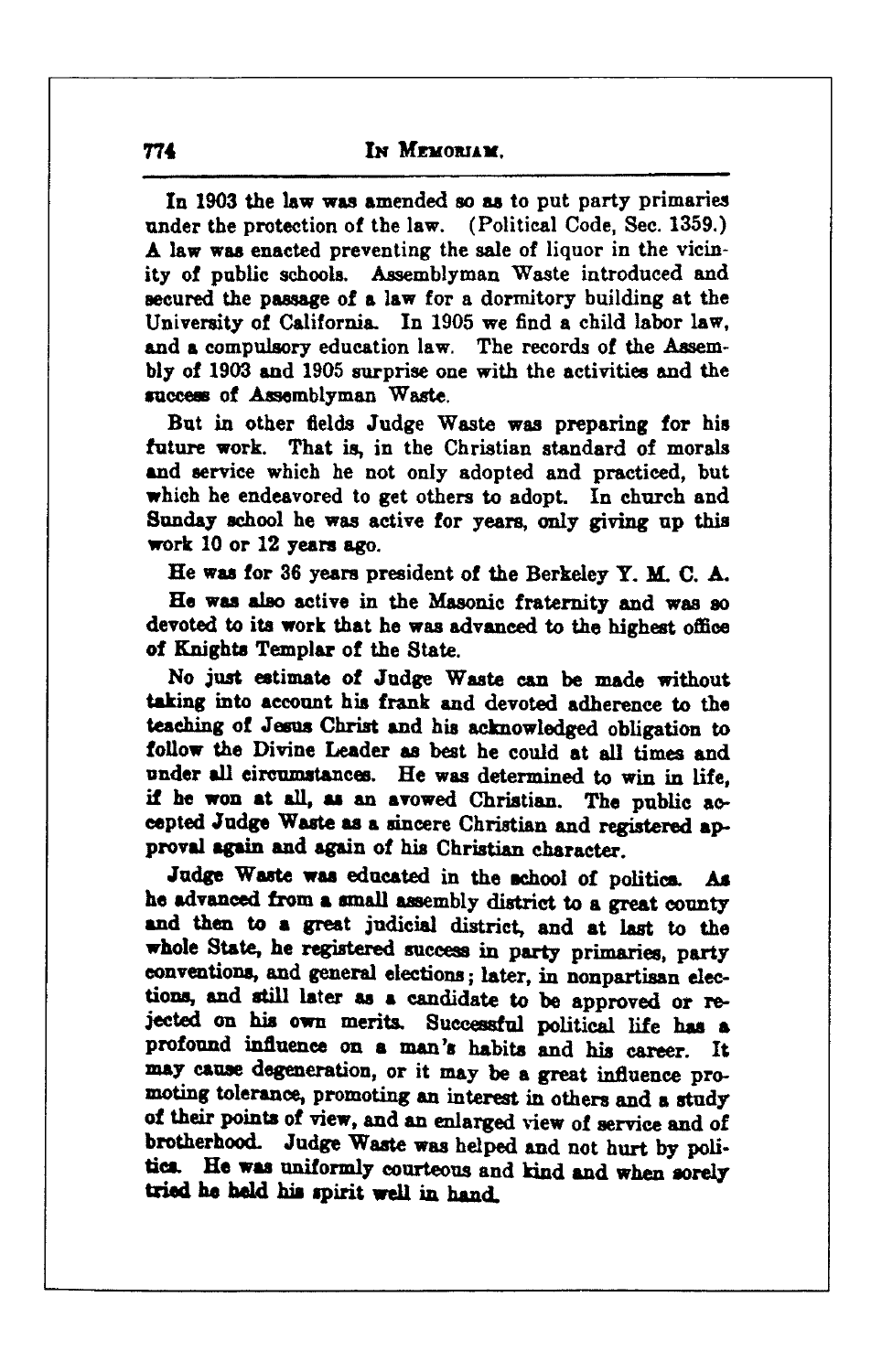### HONORABLE WILLIAM HARRISON WARTH

Perhaps it should be taken for granted that Judge Waste was morally and politically courageous. All judges should be and few are not. But it is significant that Judge Waste in May, 1922, joined in an opinion holding unconstitutional. in part, an initiative measure which has been adopted by a two-thirds vote of the people of the State, although within two months thereafter he was to face the voters in a direct primary, and again two months later at the general election. The decision vindicated the right of a Japanese baby girl. citizen of the United States. Judge Waste had no opposition at either the primary or general election and his appraisal of his duty as a judge and of the fair-mindedness of the people of the State was fully vindicated.

It should also be said that Judge Waste sat on this court as an Associate Justice and presided over its deliberations as Chief Justice at a time when there was a statewide. a national. and even an international effort to discredit the fairness of the court and the integrity of its judges, but when the court was called upon to again consider the Billings case on application for approval of pardon, and the Mooney case on habeas corpus (In re Billings, 210 Cal. 669 [298 Pac. 1071]; In re Mooney, 10 Cal. (2d) 1 [73 Pac. (2d) 554]). the court, under the fearless leadership of Judge Waste gave careful and just consideration to the law and the facts and rendered opinions almost universally approved by thoughtful and informed lawyers, thus largely disabusing the public mind of the assumption that there had been a fraudulent perversion of justice in these cases.

Within a year after this last decision Chief Justice Waste again appeared before the electorate of the State for reelection. He was reelected by over a million votes, slightly over 2 to 1. It should be added that two Associate Justices who concurred with Judge Waste, and one who did not, were elected by over a million votes each, showing that the people of California had full confidence in this court.

His activities in the Commonwealth Club of San Francisco cannot properly be overlooked. He was a vice-president of that organization and for two years (1923-1924) was its president. As president he favored a constitutional amendment to the Constitution of the State permitting a verdict in a criminal case by three-fourths of a jury, as in civil cases. Such an amendment passed the State Senate but failed in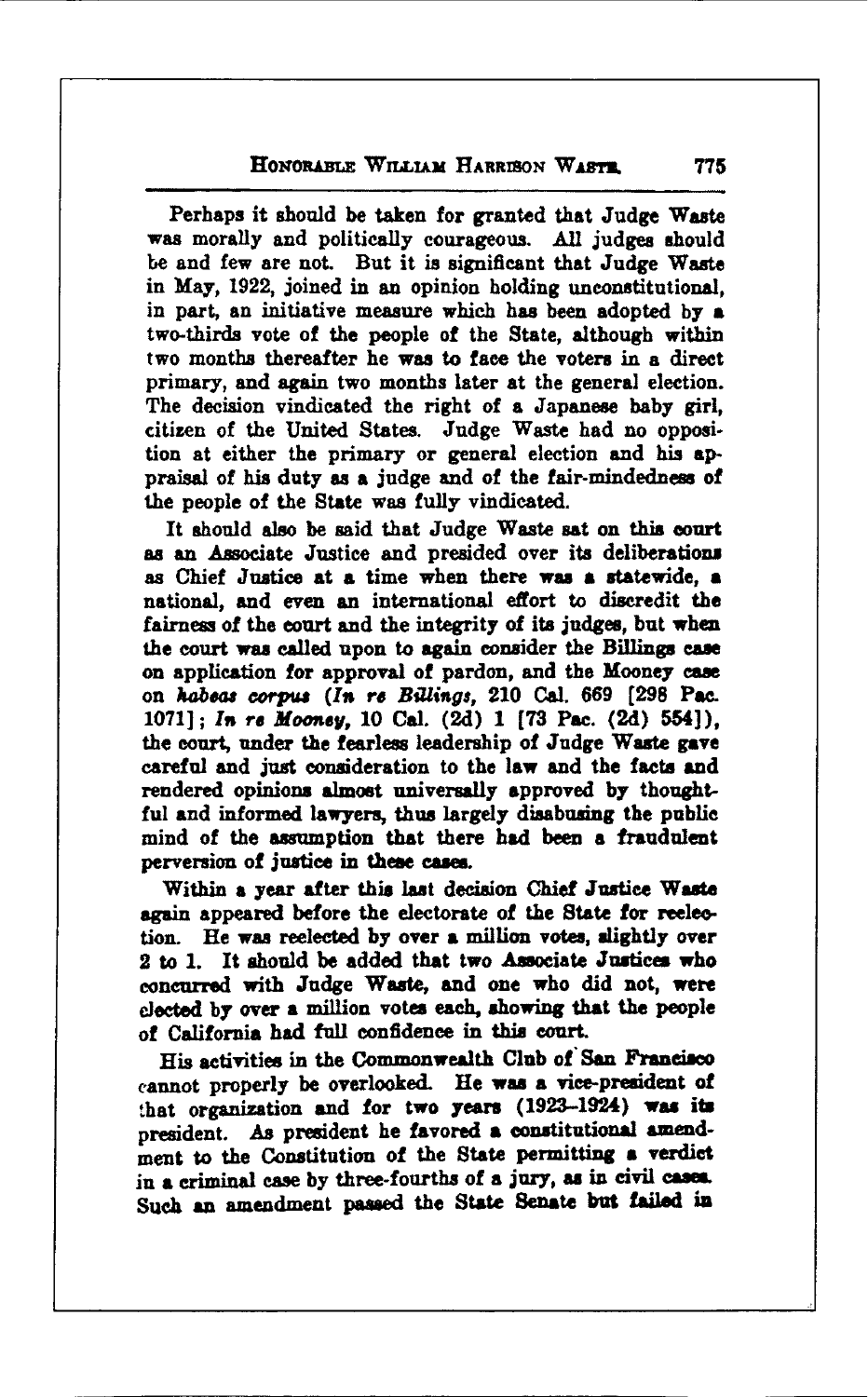the Assembly. He advocated the abolition of the cumbersome method of petition of thousands of voters, to secure a place on a primary hallot and the substitution of a small number of sponsors. This plan was adopted by the Legislature. In 1924 the club approved the plan for National Defense of selective service in time of peace, and of industrial preparedness. These plans were sent to Washington and are now in effect. The club grew and prospered during his administration.

Judge Waste was generous to a fault in accepting engagements to speak and in taking on social duties and problems. He was always dignified but he never posed. He knew that he was the highest judicial officer in a great State, but after all he knew that although clothed with high authority he was still to be taken and judged as a man among men-thus he thought of himself.

I am saying that he was an humble man; not counting himself unworthy of the high office he had aspired to and occupied, but realizing that his value depended upon his own character, education and effort and not upon the gain or loss or the occupying of position. We thus come to Judge Waste as Chief Justice, knowing what to expect-diligence, devotion, courtesy, conscientiousness, courage, learning, wisdom, discernment, a spirit of tolerance, of accommodation, of friendship and comradeship for and with his associates and employees. These expectations were fully realized. He had an extraordinary capacity for work; for carrying many activities and problems at the same time, those in his office, in his home, in his church, in his lodge, in his social contacts, and his addresses to the public on many and varied occasions. He truly made himself the servant of all.

Judge Waste, during his judicial service, has written into the records of the Superior Court of Alameda County and in the Reports of the District Courts of Appeal and of the Supreme Court of California, a record of his work. It can be said of it that it is worthy of a great man and a great judge. In this record no effort will be found to advance any particular theory of law or government, or school of thought, or any political party or religious group, but only a record of an honest, sincere and able effort to find the law and apply it fairly and impartially.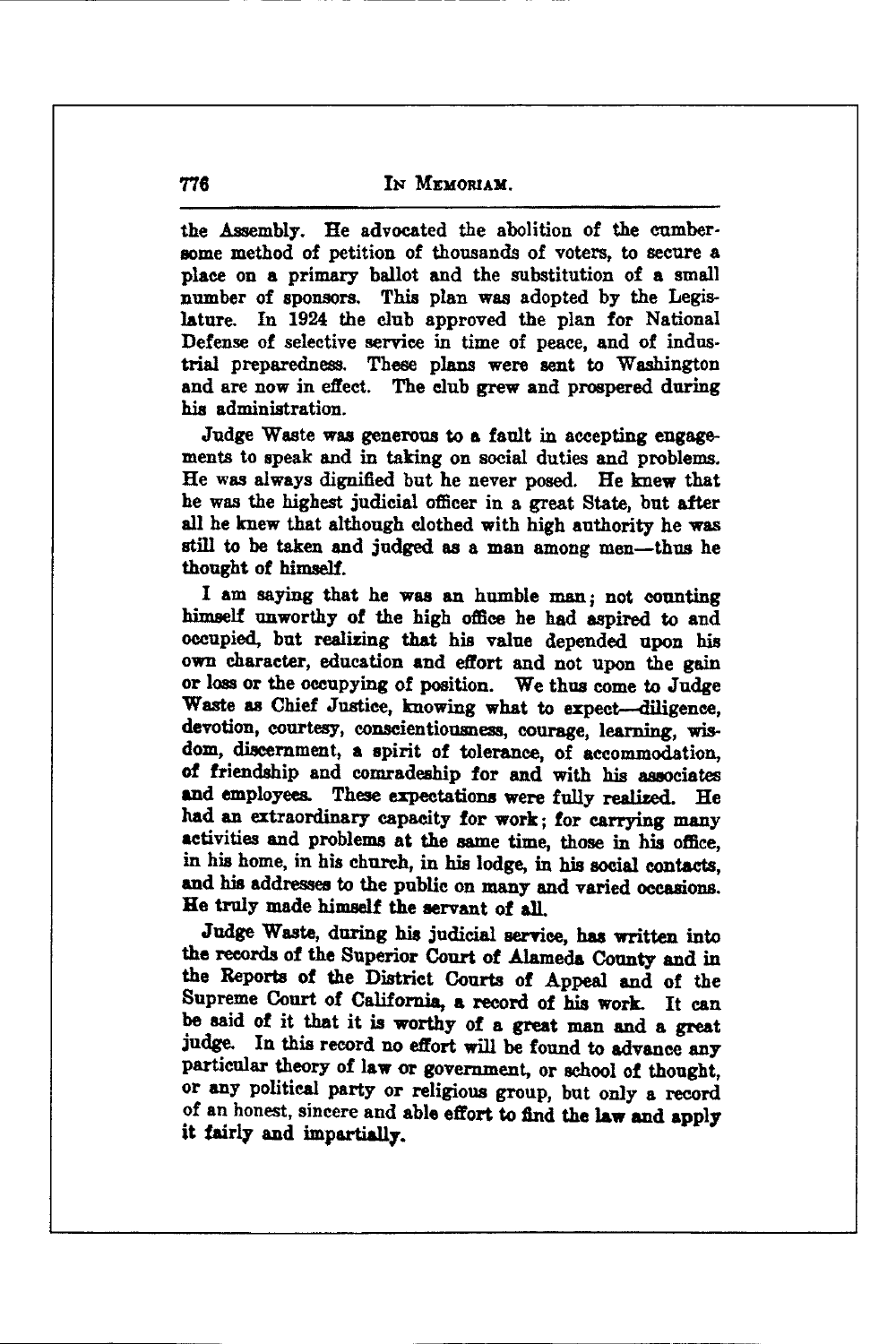Judge Waste has been praised as a good man-he wasbut he was more than that. He was a man working out his goodness in the difficulties of politics, of religion, of great official obligation.

In this presentation I have wished that no word should ring untrue to the members of this court who have so long known and worked with Judge Waste. I would rather under than over-praise him. As the Apostle Paul said of himself so long ago. I think Judge Waste wanted to say of himself: "I have fought a good fight. I have finished my course. I have kept the faith." And this you have done. Judge **Waste!** 

In school, university halls, legislative halls, in courtrooms, lodge room, assembly halls and committees, he fought a good fight and kept the faith, and now that he has finished his course and submitted his case, may we not expect for him "that crown of righteousness" which Paul confidently asserted was prepared for him and others like him?

May the life and character of Judge Waste be a lamp unto the feet of all who have succeeded or may succeed him in the exalted position to which he was elevated by the people of a great State.

Chief Justice Gibson then called upon Associate Justice Shenk to speak on behalf of the court. Justice Shenk gave a summary of the public and judicial services which Judge Waste rendered to the people of Alameda County and the State of California, as follows:

JUSTICE SHENK: It was with heavy heart that his associates and colleagues on the bench of the State learned of the passing of Chief Justice William H. Waste on June 6. 1940, while this court was in session at Los Angeles. He had been closer to all the judges of the State than any other former Chief Justice because of his position as Chairman of the Judicial Council, and he enjoyed their confidence and esteem. It had been my privilege to be associated with him on this court longer than any one of its present members. This long and pleasant association ripened into a close personal relationship which enriched our labors on the court.

William Harrison Waste was born near Chico, Butte County, California, on October 31, 1868, the son of John Jackson Waste and Mary Catherine McIntosh. He was edu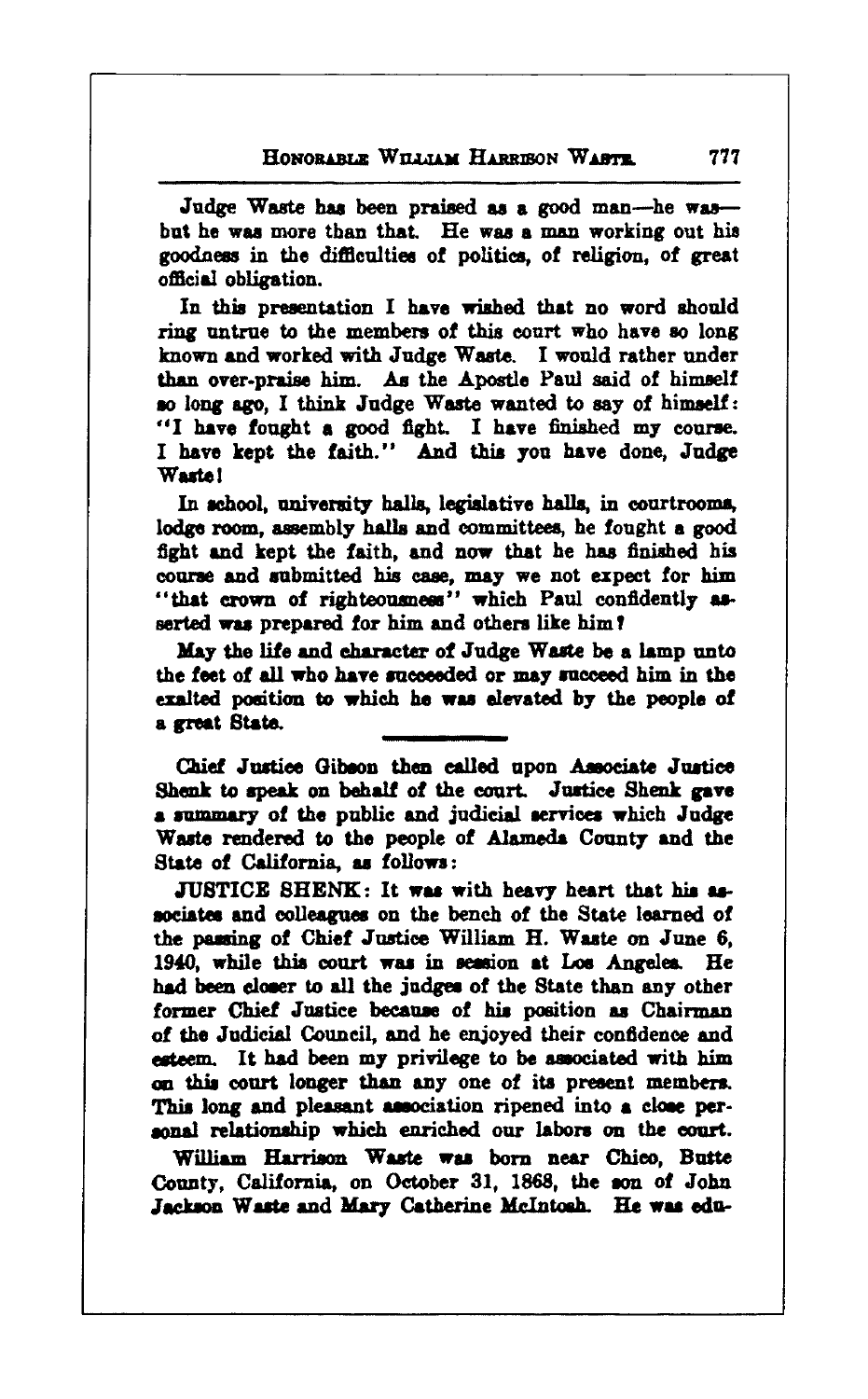IN MEMORIAM.

cated in the Butte County public schools, in the Los Angeles High School, attended the University of California, and was graduated from that institution with the class of 1891. He then attended Hastings College of Law and at the same time supported himself by working as a reporter on bay area newspapers. After graduating from Hastings in 1894, he was admitted to the bar and practiced law in Oakland and Berkeley. He was married to Mary Jane Ewing on September 16, 1896, and was blessed with two children as the issue of that marriage; a son, William Ewing Waste, and a daughter. Eugenia McIntosh Waste Ward, both of whom, together with five grandchildren, survive him.

Mary Jane Ewing Waste died in 1927, and five years later Judge Waste married Lucille M. Scoonover, a widow. with whom the judge had been associated for some time in church work and who survives him. The judge was also survived by a stepson, Frank M. Scoonover, Jr., a sister and two brothers, Mrs. Forrest Snow, Harry L. and John M. Waste.

The late Chief Justice devoted the last thirty-seven years of his life to public service. In 1902 and again in 1904 he was elected to serve his district in the Assembly of the State Legislature, and for the fifteen years next ensuing he was a judge of the Superior Court of Alameda County, having been appointed once and elected three times to the same position. On January 6, 1919, he was appointed Presiding Justice of the District Court of Appeal, First Appellate District, and was elected to that Court for a full term. On November 25, 1921, he was appointed to the office of Associate Justice of this Court. In the year following that appointment he was elected to fill the unexpired term of Lucien Shaw as Associate Justice, when the latter resigned to assume the duties of Chief Justice. Judge Waste was elevated by appointment to the position of Chief Justice and took the oath of that office on January 1, 1926. Following that appointment he was elected to the same office for full terms each in the years 1926 and 1938.

He assisted in organizing and was the first President of the Berkeley Public Library, founded in 1892. In 1904 he organized and presided over the Berkeley Y. M. C. A. For thirty-six years he was president of that organization and only a few months before his death was elected its Honorary President. In 1904 he also assisted in organizing Epworth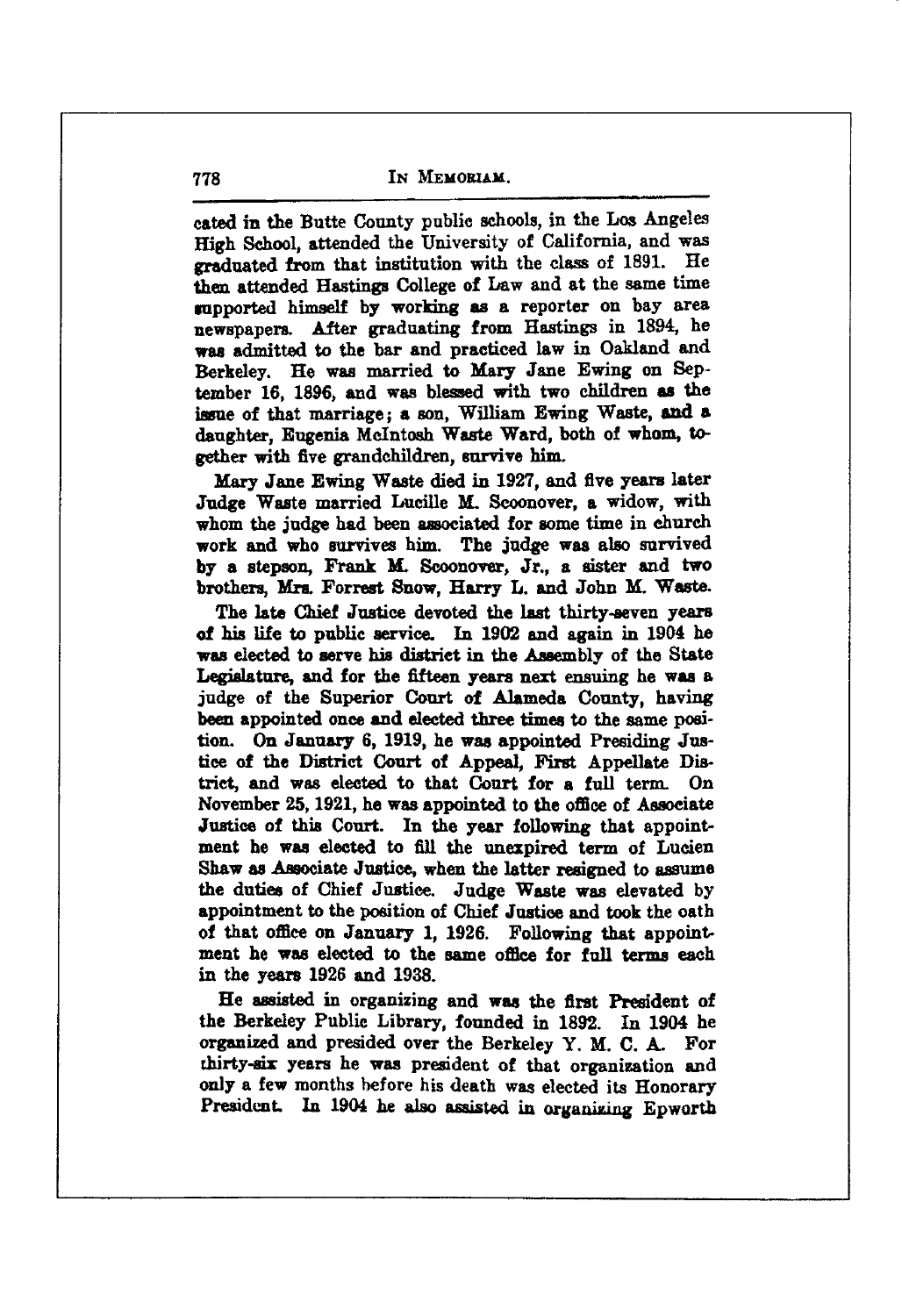### HONORABLE WILLIAM HARRIEON WARTE

University Methodist Church of Berkeley. At the time of his death he was serving as a member of the Boards of Trustees of the College of the Pacific in Stockton and of the Pacific School of Religion in Berkeley. He was honored by the University of Southern California and the College of the Pacific, each of which conferred upon him the honorary degree of Doctor of Laws. During the first World War he was Chairman of the Legal Advisory Board of Alameda County. He was President of the Commonwealth Club of California during the years 1923 and 1924.

In 1929 the city of Berkeley named Judge Waste as its "most distinguished citizen" and he was awarded the Beniamin Ide Wheeler Memorial Medal for "faithful and unostentatious service to State and community."

His activities in the Masonic Orders were conspicuous. He was a member and Past Master of Durant Lodge No. 268 at Berkeley; a member of Berkeley Chapter No. 92. Roval Arch Masons: a member of the Oakland Council No. 11 of Royal and Select Masters: a member and Past Sovereign of the Red Cross of Constantine. He organized and became first Commander of Berkeley Commandery No. 42. Knights Templar of California. He was Grand Commander of that organization in 1922; and from time to time held high office in the Grand Encampment, Knights Templar of the United States, being at the time of his death a member of its jurisprudence committee and chairman of the Knights Templar Educational Loan Fund for California. In 1939 he was elected Grand Master of the Grand Lodge of California, but found it necessary to decline to serve because of failing health. He was President of the Board of Trustees of the University of California Masonic Club from its inception. He was a Native Son of the Golden West and devoted much study to the history of the Mission Era. One of his hobbies was photography and he delivered lectures on the California Missions, using lantern slides for illustrations, made from photographs taken by himself. He held membership in the fraternities of Phi Delta Theta and Phi Delta Phi.

A few reflections on his personal characteristics may serve to unfold the picture of his composite nature. Outstanding at all times were the simplicity and goodness of the man: the kind of goodness that emanates from a great soul. Honesty was so inherent in him that he took for granted the honesty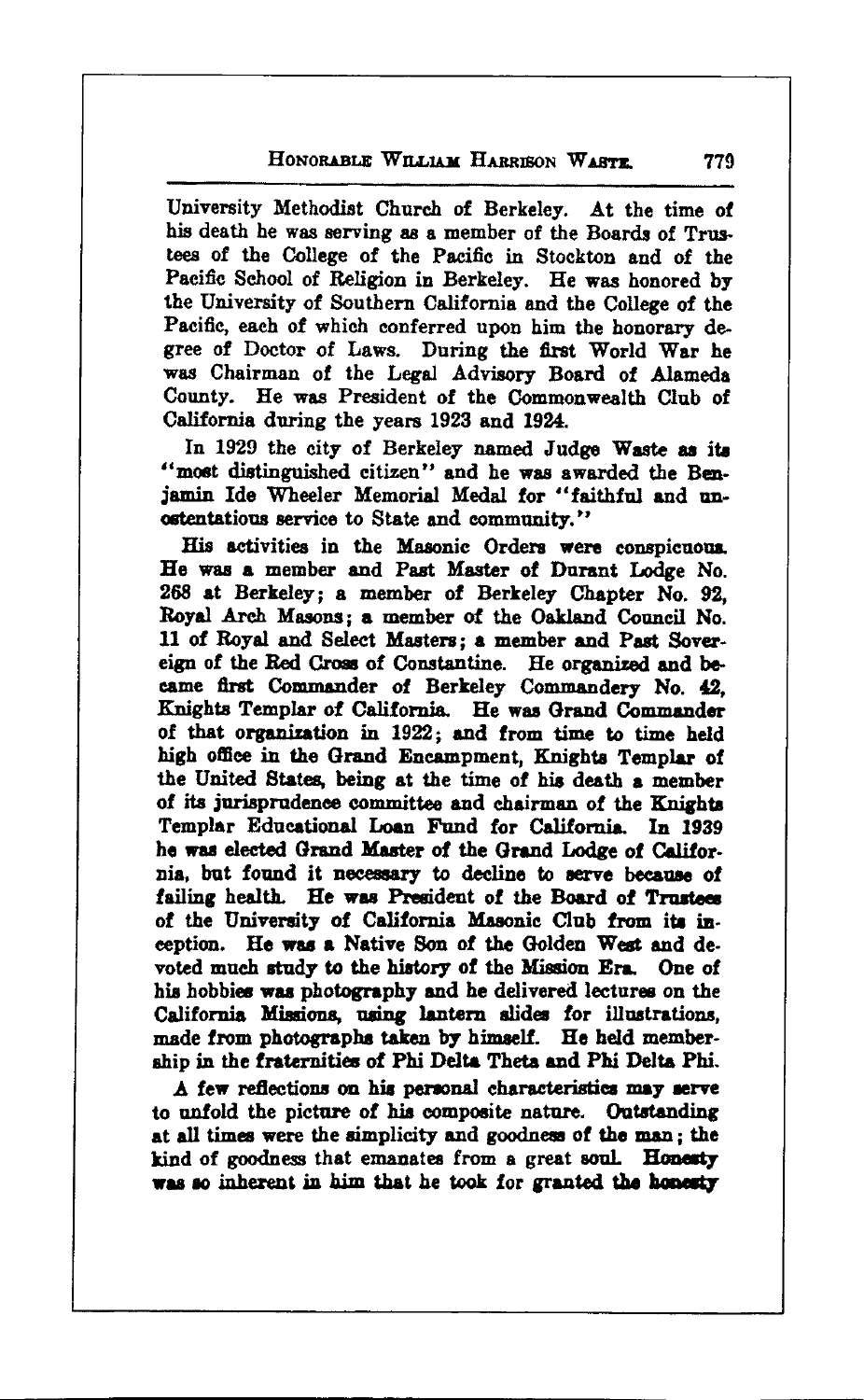**IN MEMORIAM** 

of others and, in consequence, was repaid by their confidence and loyalty. He was broadly tolerant of the opinions and views of others. There was no sham or pretense in his nature. He said what he meant and meant what he said. His unselfishness was unfailing and he gave of himself unsparingly: always willing to render service to Nation, State or City. He was perhaps too quick to respond to requests to engage in extraindicial or outside activities. Because of his uniform readiness to comply, his strength was ofttimes overtaxed to the detriment of his general health. It was not his lot to possess an overabundance of physical strength, but he was prodigal in expending it, in order to save the strength and time of others. He was intensely interested in the welfare of young people. This was exemplified by his long service with the Berkeley Y. M. C. A., the University of California Masonic Club. and his personal management for years of the Knights Templar Educational Loan Fund. He was always especially interested in assisting and advising with law students and young lawyers. He enriched the lives of others, for it was instinctive to respond to the nobility of his nature. He remembered the things that gave pleasure to others and enjoyed having them participate in things that gave him pleasure. He seemed to crave the association and companionship of his fellow man. The great heart of the man went out in considerate regard for all. He was genial in his social relationships, companionable in his immediate official associations, and hospitable in his home.

As an administrator in his office, he displayed a high order of efficiency. He imparted harmony and inspired confidence in the deliberations of the Court. He was always understanding and sympathetic. His friendly manner frequently prevented strained relations and turned discord into harmony. His hours were crowded, but there was never any sense of irritation, haste or confusion. In discussion he never raised his voice, never lost his self-possession, was uniformly courteous, displayed firmness when the occasion demanded it, but without a trace of unfairness or rancor, and his patience was unlimited. In spite of the demands on his time, he sat with quiet composure at his desk and wrote year by year more than the average number of opinions per judge handed down by the Court. He was a good lawyer and a just judge. In his treatment of the attaches he was kindly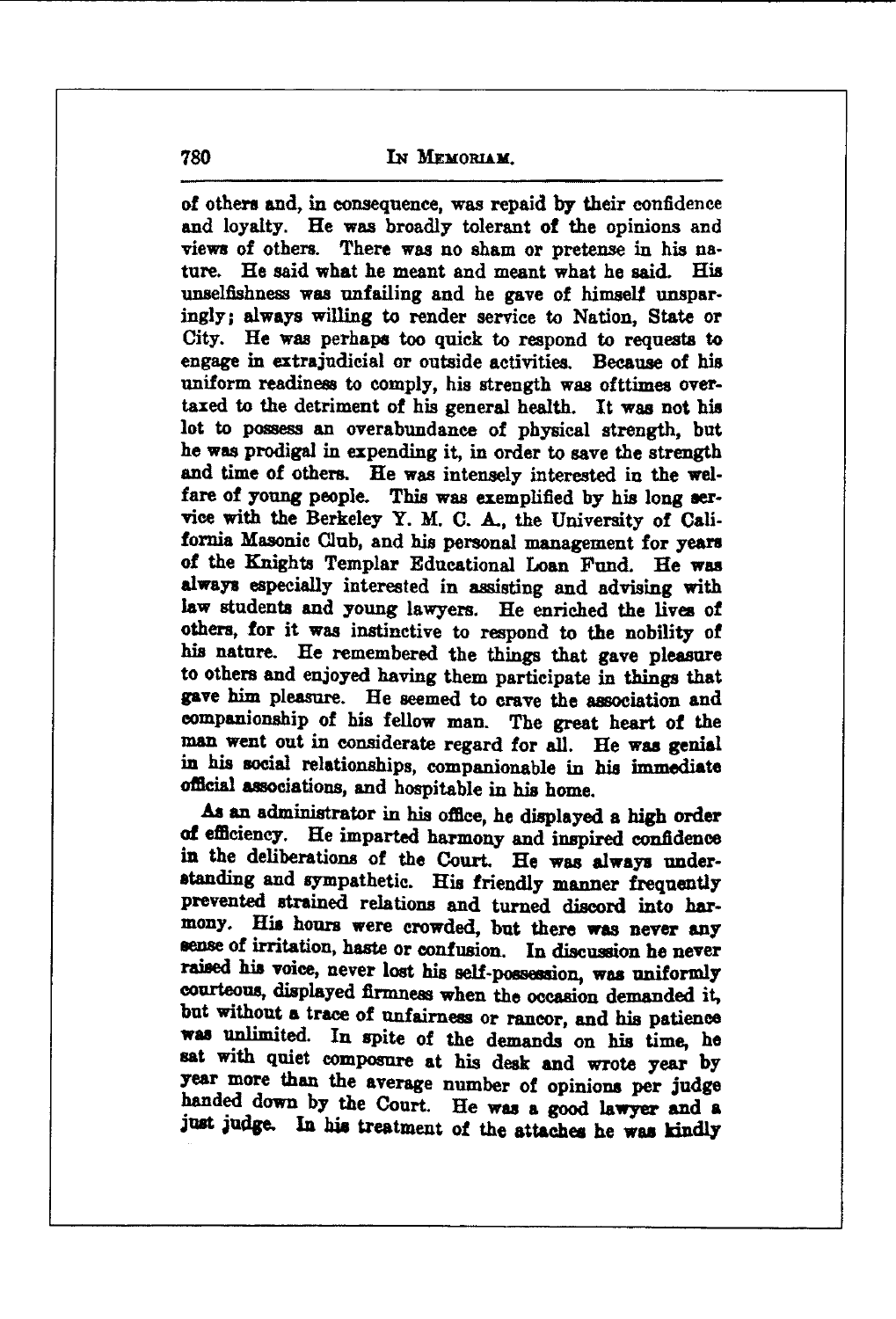and courteous and in turn enjoyed their unbounded confidence and loyalty.

When he was inducted into the office of Chief Justice in January, 1926. I had occasion to say of him: "He brings to his new office a purity of personal life and character, a sincerity of purpose, an amiability of temper that foretells a courteous attitude toward all, a long and profitable experience in judicial service, and a mental equipment and industry fully equal to the important task before him." The prediction was fully realized.

Upon assuming his new office he became ex officio President of Hastings College of Law. In 1926 he became, also ex officio. Chairman of the Judicial Council of California. pursuant to the constitutional amendment adopted in November of that vear.

Prior to that time the duties of the Chief Justice were considered of sufficient magnitude and importance to require the full time service of that official. Many of his predecessors had labored to the point of physical exhaustion in that task alone. Upon the establishment of the Judicial Council his work was greatly increased. This was particularly true during the formative years of the Council's existence. It fell upon him to gather about himself as chairman of that body the men who should assist in establishing the policies, promulgate rules and recommend legislation best suited to the accomplishment of the objects and purposes of the constitutional amendment. This he did with great care and thoughtful-Through his efforts and the efforts and recommendaness. tions of those first appointed, the Constitution of the State was further amended in such manner as to permit the Legislature to fix the jurisdiction of the trial courts, to provide for additional districts and divisions of the District Courts of Appeal, and the original appellate jurisdiction of those courts was increased so as to include appeals in all law cases. The jurisdiction of the municipal courts, newly provided for by constitutional amendment and statute, was thereafter so fixed as to relieve Superior Courts in populous centers of much litigation that had theretofore found its way by appeal to the District Courts of Appeal and to the Supreme Court. The appeals from the Municipal Courts were then taken to the Appellate Departments of the Superior Court, whose decisions were made final.